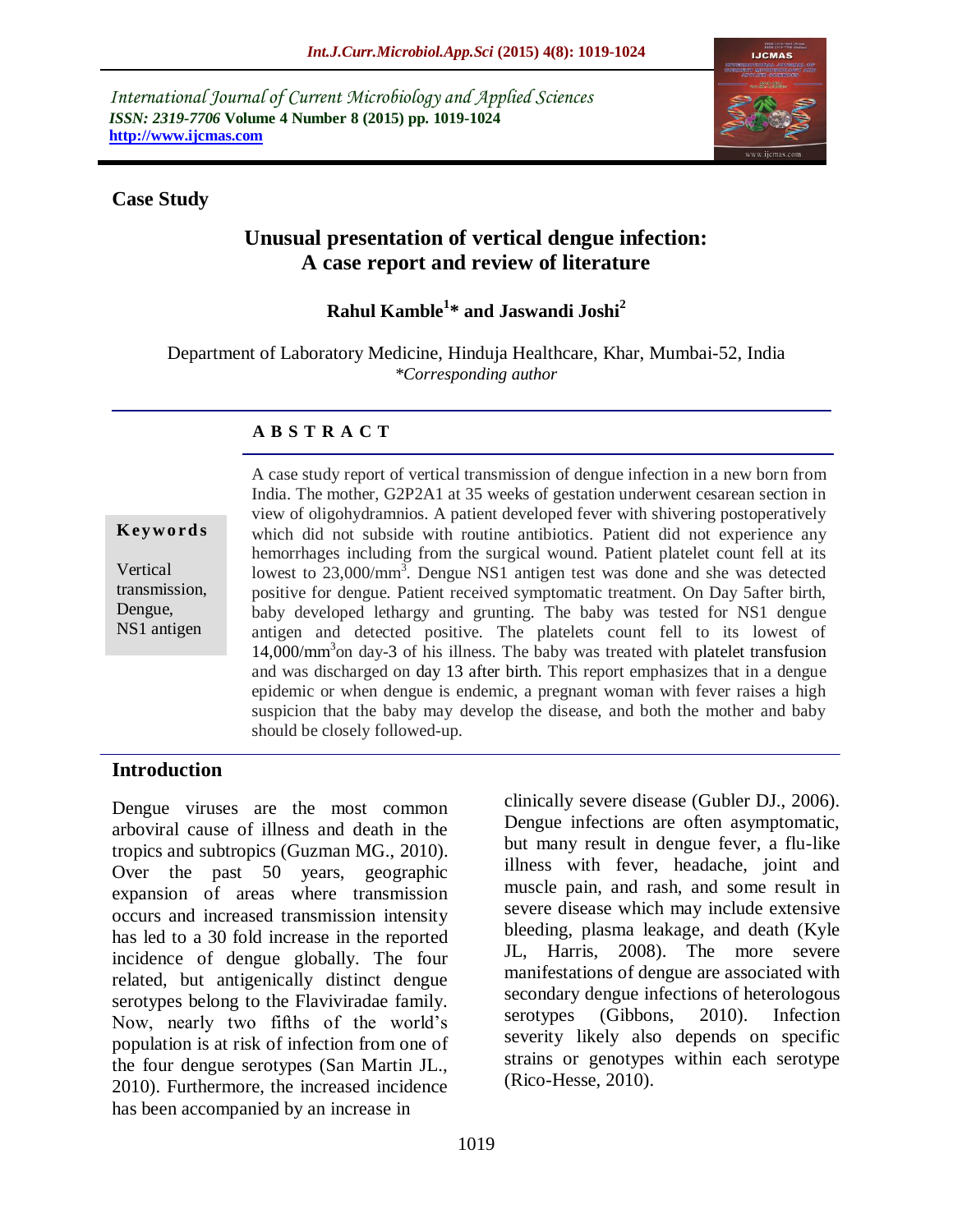The author presents a case report and a review of unusual presentations of vertical dengue infections. The objective of the case report is to raise awareness to the possibility of mother-child transmission of dengue, which affects the newborn presenting a clinical picture similar to neonatal sepsis leading to the possibility of not being diagnosed.

## **Case report**

A 34 year old antenatal mother, G2P2A1 with 35 weeks gestation was operated for Lower segment cesarean section(LSCS). She delivered a male baby weighing 2.38 kg with an APGAR score of 8/10 and 9/10 at 1 and 5 minutes respectively. On birth; baby's cry, Neonatal reflex, Morosreflex, sucking and swallowing reflex were positive. But Grunting was present, sobaby kept in NICU for observation. After stabilising baby, the baby was shifted to mother side.

Postoperatively, the mother had temperature of 100° F with shivering and she was started on antibiotics. On Day 1 she had temperature of 102° F. A septic screen of urine, high vaginal swab and blood culture and sensitivity were negative. Platelet count decreased to 90,000.Hence, since mother was not responding to antibiotics and in view of low platelet count, dengue was suspected. Dengue NS1 antigen test done was positive. In her post-operative days, high fever continued, but no hemorrhage was observed from the surgical wound.

## **Initial Laboratory Report**

On D5 after birth the baby was admitted in NICU with complaints of lethargy and grunting. Blood group O positive (mother's blood group B positive). Investigations revealed dengue NS1 antigen positive. Baby was kept nil by mouth and started on IV fluids. Within 2 days platelet count dropped to  $14000/\text{mm}^3$  for which the baby was given platelet transfusion. Platelet count increased to  $95000/\text{mm}^3$ .Baby condition improved; started taking feeds well and was discharged out on day 13 after birth.

## **Discussion**

The first reported neonate of vertical dengue infection was born in 1989 in Tahiti. To date, few cases of vertical dengue infection have been published in the literature. The source of infection could be mother or an infected mosquito. The incubation period of dengue is generally 5-7 days (Rigau-Perez et al, 1998), hence the theoretical possibility of being bitten by an infected mosquito exists. However, this possibility is remote as the baby was closely wrapped and transferred to the NICU immediately after birth, keeping little skin exposed, and the NICU is a wellnetted area. The possibility of direct contact from maternal viremic blood (by ingestion, respiratory route or through breach in the skin) has been mentioned (Thaithumyanon et al, 1994), and we could not rule out this route of virus transmission during the LSCS. In our case, the hypothesis of vertical infection as opposed to the postnatal infection was based on the following aspects: (1) confirmed maternal infection close to delivery time; (2) 5-day incubation period; (3) absence of *Aedes aegypti* focuses nearby the hospital and absence of other cases of dengue.

With the emergence of dengue epidemic, more number of pregnant women are at risk of dengue infection. Increasing number of cases of perinatal transmission of dengue fever is being reported from various countries. Though secondary infection is more serious, if the mother gets the primary infection in late pregnancy both mother and newborn are at risk of life threatening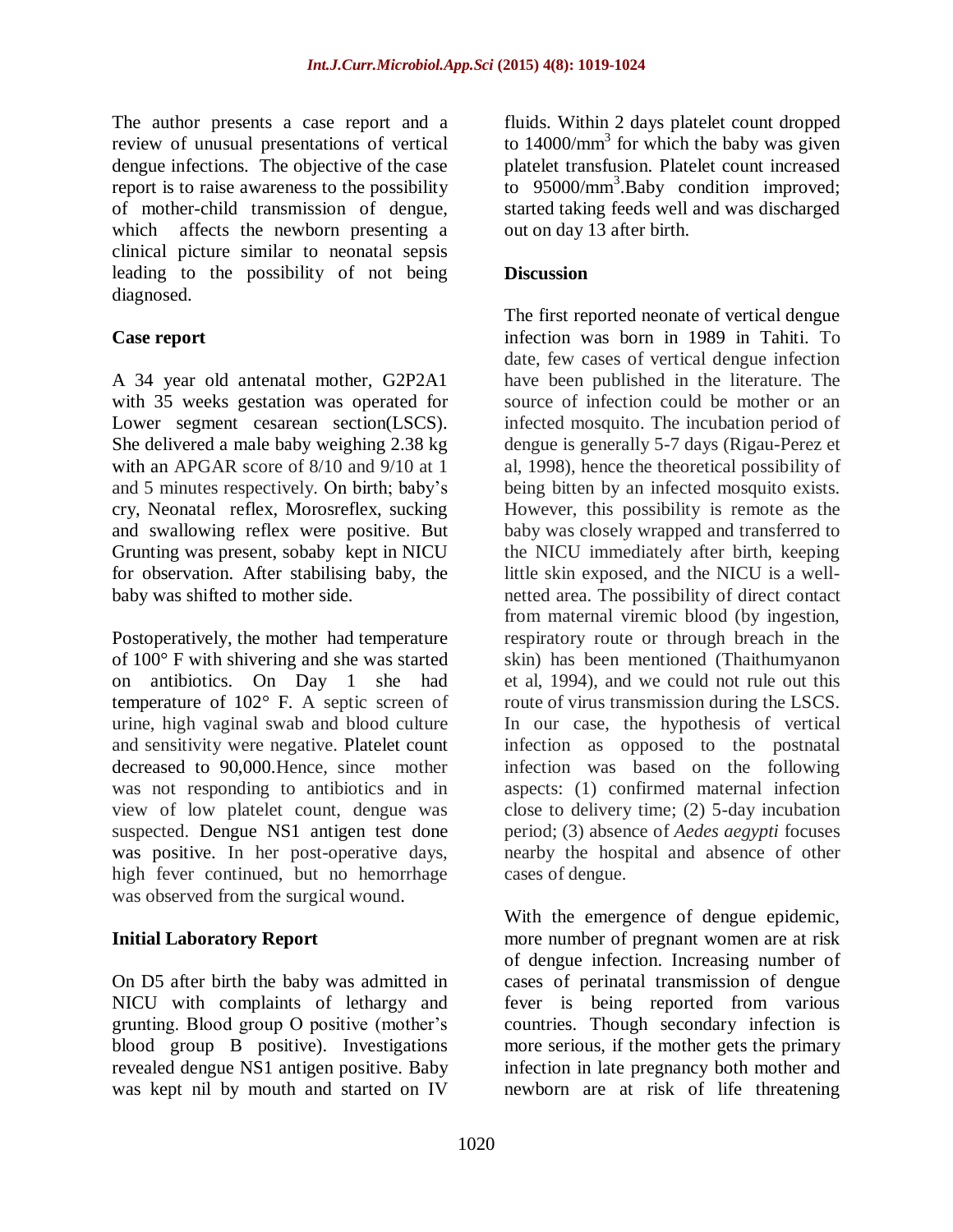complications. When mother is acutely ill with dengue at or near the time of delivery, it has been hypothesized that there is an insufficient level of protective maternal antibodies (IgG) transferred to the fetus and the newborn can manifest serious dengue disease (Janice Pérez-Padilla.,2011). When mother is affected earlier, the transferred maternal antibodies may initially be protective but as their level wanes they may predispose the infant to severe disease. Low

birth weight babies were found to have lower levels of transferred antibodies (Perret C.,2005). The onset of fever in the newborn varied from 1 to11days after birth with an average of 4 days and lasted 1-5 days (Sirinavin S.,2004).Presenting features are usually fever, lethargy, poor feeding, enlarged liver, thrombocytopenia, bleeding manifestations, circulatory insufficiency. Large intra-cerebral bleed and death has been reported (Joon K. Chye.,1997).

|                       | <b>Mother on</b>    | Newborn on Day 5    |
|-----------------------|---------------------|---------------------|
|                       | postoperative day 2 | after birth         |
| Hemoglobin(Hb)        | 11.8gm/dl           | $15.1$ gm/dl        |
| Platelets             | 90000/cmm           | 2,30,000/cmm        |
| Total leucocyte count | 3100/cmm            | 7200/cmm            |
| Renal function test   |                     | Creatinine-0.2mg/dl |
|                       |                     | BUN-6.0mg/dl        |
| Dengue Serology       | NS1-Positive        | NS1-Positive.       |
|                       | IgG/IgM-Negative    | IgG/IgM-Negative    |

|  |  | Table.1 Initial Laboratory Report : |  |  |
|--|--|-------------------------------------|--|--|
|--|--|-------------------------------------|--|--|

#### **Table.2**

|                       | <b>Mother on</b><br>postoperative day 5 | <b>Newborn on Day</b><br>8 after birth |
|-----------------------|-----------------------------------------|----------------------------------------|
| Hemoglobin(Hb)        | 13.4gm/dl                               | 15.6gm/dl                              |
| Platelets             | 25,000/cmm                              | 14,000/cmm                             |
| Total leucocyte count | 7300/cmm                                | 6500/cmm                               |

#### **Table.3**

|                       | <b>Mother on</b><br>postoperative day 9 | <b>Newborn on Day 13</b><br>after birth |
|-----------------------|-----------------------------------------|-----------------------------------------|
| Hemoglobin(Hb)        | 12.5gm/dl                               | 12.5gm/dl                               |
| Platelets             | 2,55,000/cmm                            | 95,000/cmm                              |
| Total leucocyte count | 7100/cmm                                | 15700/cmm                               |

**Table.4** Case reports of dengue in pregnant women and newborns in the last 5 years with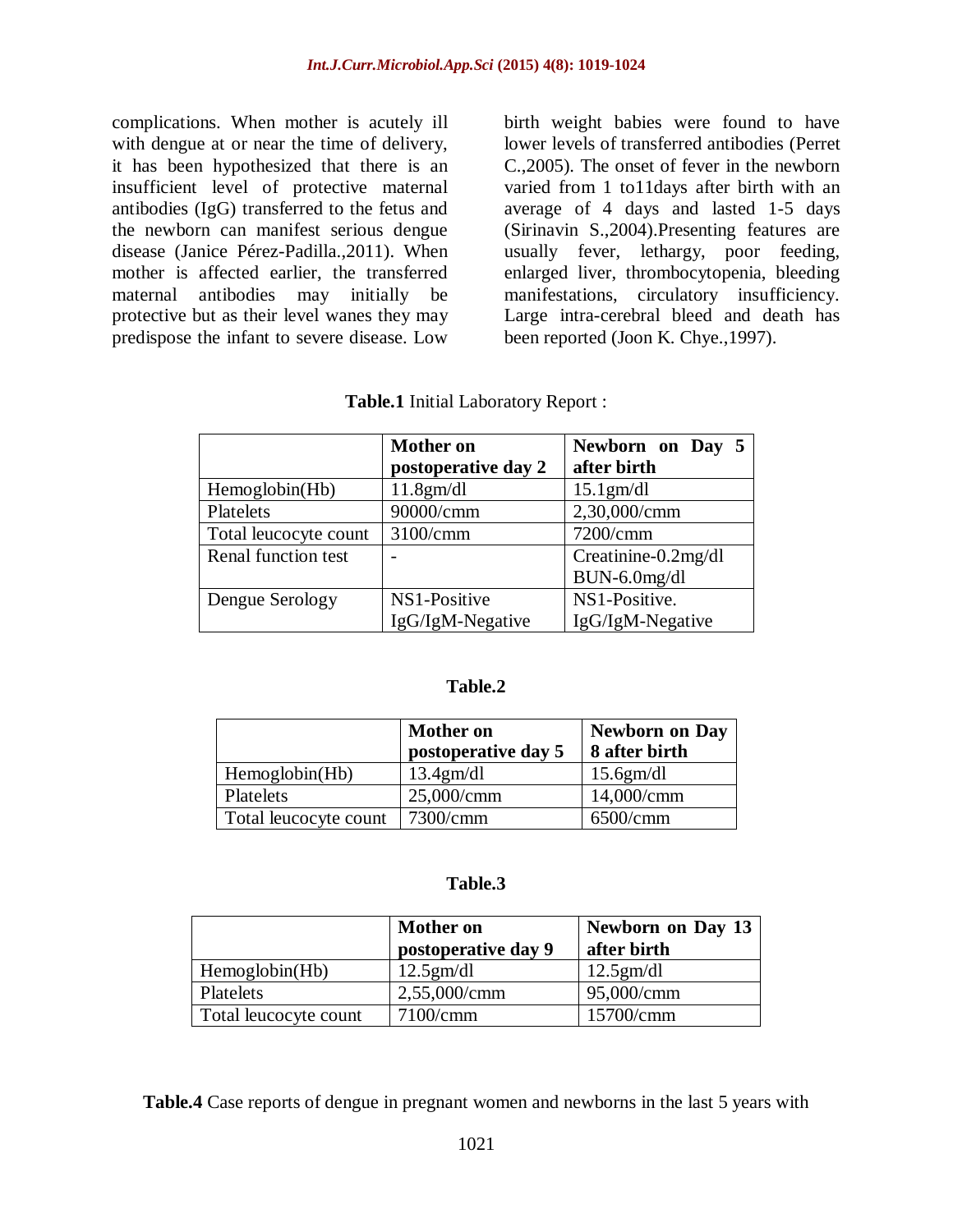| <b>References</b>   | Country    | <b>Number</b>  | <b>Pregnant</b><br>women | <b>Newborn</b>          |
|---------------------|------------|----------------|--------------------------|-------------------------|
|                     |            | of cases       | symptoms                 | symptoms                |
| Sirinavin et al.    | Thailand   | $\overline{2}$ | Thrombocytopenia         | Fever,                  |
|                     |            |                | and                      | thrombocytopenia,       |
|                     |            |                | elevated liver enzymes   | elevated liver enzymes, |
|                     |            |                |                          | bleeding, and rash      |
| Phongsamart et al.  | Thailand   | 3              | Erythematous rash and    | Fever, petechiae, and   |
|                     |            |                | thrombocytopenia         | hepatomegaly            |
| Petdachai et al.    | Thailand   | 1              | Fever and                | Thrombocytopenia,       |
|                     |            |                | thrombocytopenia         | leukopenia, petechiae,  |
|                     |            |                |                          | and hepatomegaly        |
| Janjindamai<br>$\&$ | Thailand   | $\mathbf{1}$   | Fever                    | Thrombocytopenia and    |
| Pruekprasert        |            |                |                          | elevated liver enzymes  |
| Choudhry et al.     | India      | $\overline{4}$ | No information           | Fever, lethargy, shock, |
|                     |            |                |                          | and thrombocytopenia    |
| Witayathawornwong.  | Thailand   | $\mathbf{1}$   | Thrombocytopenia         | Fever,                  |
|                     |            |                | and                      | thrombocytopenia, and   |
|                     |            |                | pleural effusion         | pleural effusion        |
| Restrepo et al.     | Columbia   | 22             | No report                | Preterm delivery, fetal |
|                     |            |                |                          | malformations, and low  |
|                     |            |                |                          | birth weight            |
| Fatimil et al.      | Bangladesh | $\mathbf{1}$   | Bleeding and pleural     | Fever and               |
|                     |            |                | effusion                 | thrombocytopenia        |
| Chotigeal et al.    | Thailand   | $\overline{2}$ | Postpartum               | Thrombocytopenia and    |
|                     |            |                | hemorrhage               | pleural effusion        |

### description of patients' symptoms

In our case baby had lethargy and grunting with severe thrombocytopenia. In spite of the severe thrombocytopenia there was nointra-cranial bleed. The time interval between the beginning of fever in the pregnant woman and NB in the cases mentioned below ranged between 1 to 13 days (mean time  $= 7$  days), which is similar to our case (Petdachai W.,2004).

### **Case reports of dengue in pregnant women and newborns in the last 5 years with description of patients' symptoms**

In spite of the severe thrombocytopenia there was no intra-cranial bleed. DHF and DSS are postulated as being caused by antibody- dependent enhancement of secondary dengue infection and, in an infant with postnatal primary dengue infection, as being enhanced by a passive maternal dengue antibody (Halstead SB.,2002). Immunopathogenesis of vertical dengue infection in neonates has not been established.

## **Conclusion**

Pediatricians caring for newborns with Dengue fever should carefully observe the baby for a minimum period of two weeks before discharging them. Vigilant monitoring and proper hydration can lead to uneventful recovery from this potentially lethal condition. Clinicians caring for pregnant women should have a high index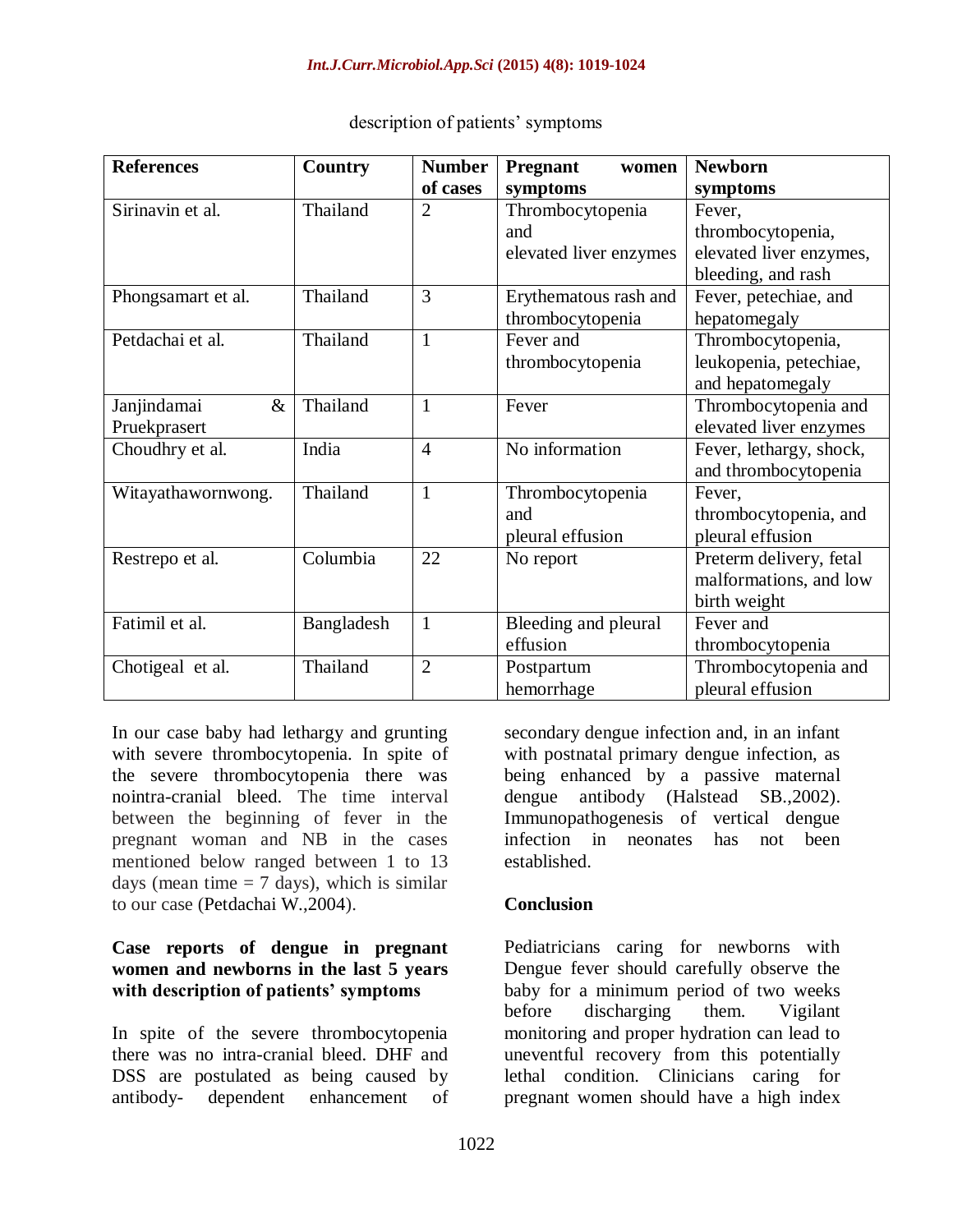of suspicion for early diagnosis of Dengue fever and timely referral to a tertiary center for proper management. This can prevent maternal and neonatal deaths. Newborn presenting with skin/mucosal bleed without any maternal history, possibility of dengue has to be considered

## **Acknowledgment**

Author acknowledges the immense help received from the scholars whose articles are cited and included in references of this manuscript. The author is also grateful to authors/editors/publisher of all those articles, journals and books from where the literature for this article has been reviewed and discussed.

## **References**

- Chotigeat U, Kalayanarooj S, Nisalak A. Vertical transmission of dengue infection in Thai infants: two case reports. J Med Assoc Thai. 2003;86:S628-32.
- Choudhry SP, Gupta RK, Kishan J. Dengue shock syndrome in newborn: a case series. Indian Pediatr. 2004;41:397- 9.
- Fatimil LE, Mollah AH, Ahmed S, Rahman M. Vertical transmission of dengue: first case report from Bangladesh. Southeast Asian J Trop Med Public Health. 2003;34:800-3.
- Gibbons RV. Dengue conundrums.International journal of antimicrobial agents 2010;36Suppl 1:S36-9.
- Guzman MG, Halstead SB, Artsob H, et al. Dengue: a continuing global threat. Nature reviews Microbiology 2010;8(12 Suppl):S7-S16.
- Gubler DJ. Dengue/dengue haemorrhagic fever: history and current status. Novartis Foundation symposium

2006;277:3-16; discussion -22, 71-3, 251-3.

- Halstead SB, Lan NT, Myint TT, et al. Dengue hemorrhagic fever in infants: research opportunities ignored. Emerg Infect Dis. 2002;8:1474– 1479.
- Janice Pérez-Padilla, Rafael Rosario-Casablanca, Luis Pérez-Cruz, Carmen Rivera-Dipini, Kay Marie Tomashek. : Perinatal transmissionof dengue virus in Puerto Rico: a case report ;.Open Journal of Obstetrics and Gynecology Vol.1 No.3, September 2011.
- Janjindamai W, Pruekprasert P. Perinatal dengue infection: a case report and review of literature. Southeast Asian J Trop MedPublic Health. 2003;34:793-6.
- Joon K. Chye, Chin. T Lim, KweeB.Ng et al. Vertical Transmission of Dengue,Clinical Infectious Disease, Vol.25,No.6, Dec: 1997
- Kyle JL, Harris E. Global spread and persistence of dengue. Annual review of microbiology 2008;62:71- 92.
- Perret C, Chanthavanich P, Pengsaa K, et al. Dengue infection during pregnancy and transplacental antibody transfer in Thai mothers. J Infect 2005;51:287–93.
- Phongsamart W, Yoksan S, Vanaprapa N, Chokephaibulkit K. Dengue virus infection in late pregnancy and transmission to the infants. Pediatr Infect Dis J. 2008;27:500-4.
- Petdachai W, Sila'on J, Nimmannitya S, Nisalak A. Neonatal dengue infection: report of dengue fever in a 1-day-old infant. Southeast Asian J Trop Med Public Health. 2004;35:403-7.
- Rigau-Perez JG, Clark GG, Gubler DJ, Reiter Paul, SandersEJ, Vorndam